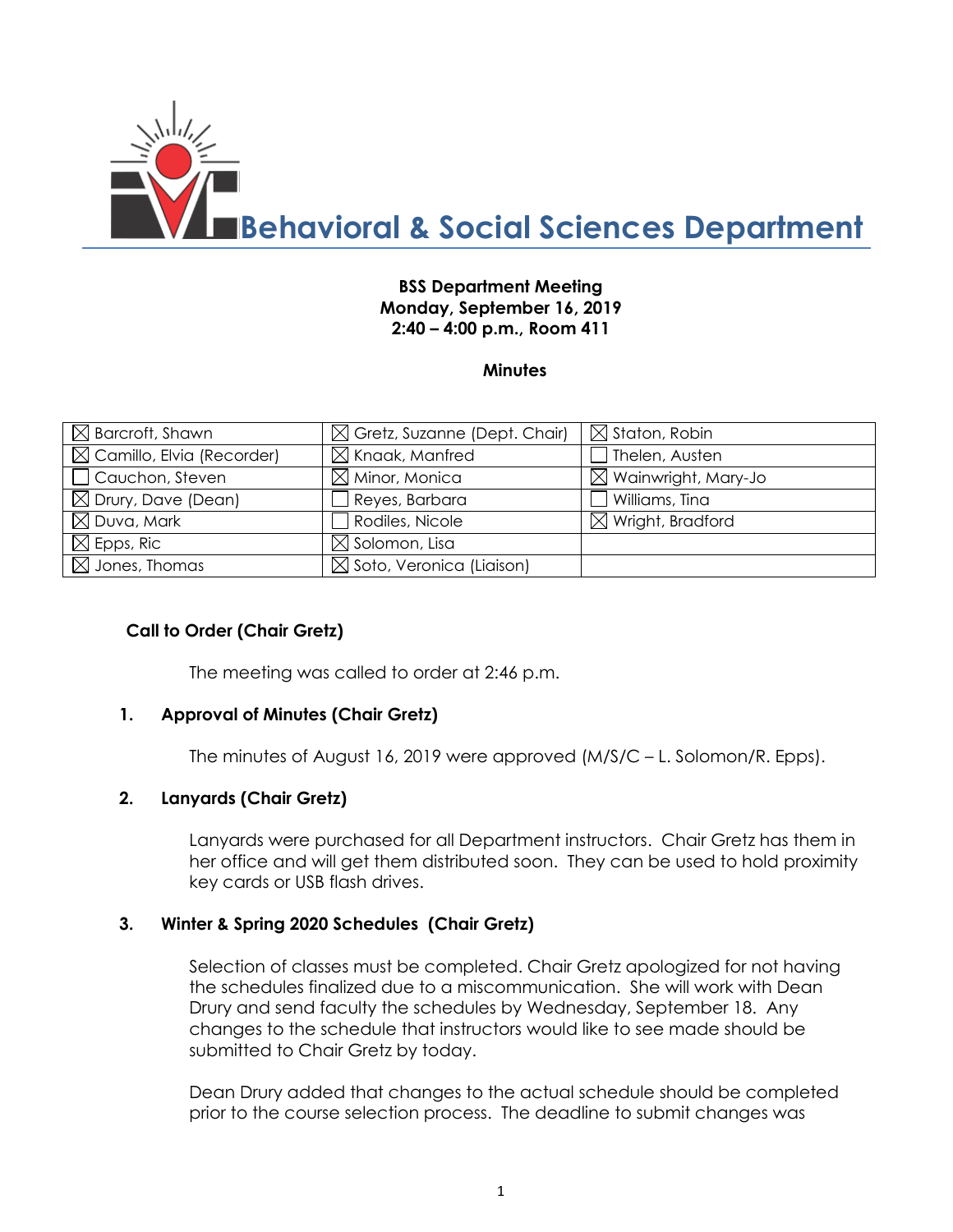September 15, 2019. The Chairs are doing a great job with the schedule and would like the Department's input. Publication of the schedule is October 01.

# **4. Program Review – Due November 15, 2019 for Fall 2019 (Chair Gretz)**

Chair Gretz stated that program review is due on November 15. All programs must be completed, since there is little to no history in SPOL. Forms will be sent to the disciplines for input in their areas this week. Any areas where there are needs such as staffing, and curriculum should be addressed. Program goals are what Chair Gretz is most concerned with, since she would like to build the program review database moving forward. Those disciplines needing a comprehensive program review will have to complete a more detailed data analysis of their areas. She would like all feedback in by October 01. In October, she will be filling out forms and plans to input into SPOL by the November deadline.

Dean Drury added that the college still has a small amount of PPIS monies, but it was distributed to Maintenance & Operations and Information Technologies. The only way Departments are able to receive monies for their areas is through Enhanced Budgets. SLOs should connect to equipment, and all information submitted into the Program Review. Faculty needs should be included in Program Review.

Discussion regarding the SPOL program and its inefficiencies ensued. Dean Drury stated that the District is researching the software programs other colleges use. Chair Gretz has volunteered to be on the committee to review the various software that is available for our needs. When they have vendor demos, she will send that information to the Department if anyone is interested in joining the demo review.

# **5. New & Part-time Evaluations – (Chair Gretz)**

There are new and part-time instructors due for evaluation. The Dean and Chair will conduct most evaluations. If there is an expert in the discipline, Chair will send them a list of instructors that need an evaluation, should anyone be interested in completing these. M.J. Wainwright stated that there is new lingo in the CTA contract stating that the evaluations may be done in the fall or spring semesters. Compensation for faculty evaluating peers is no longer available.

Dean Drury shared that the scoring system on the evaluation form is changed. A score of, three, is now worth a two on the form. Evaluations begin the sixth week of the semester. For those with an evaluation due, please be mindful of which class will work best for you.

# **6. Other – (Chair Gretz)**

Chair Gretz stated that they are looking into the status of the new Psychology position that has been on hold for the last two years, and whether after this year, the position will open up.